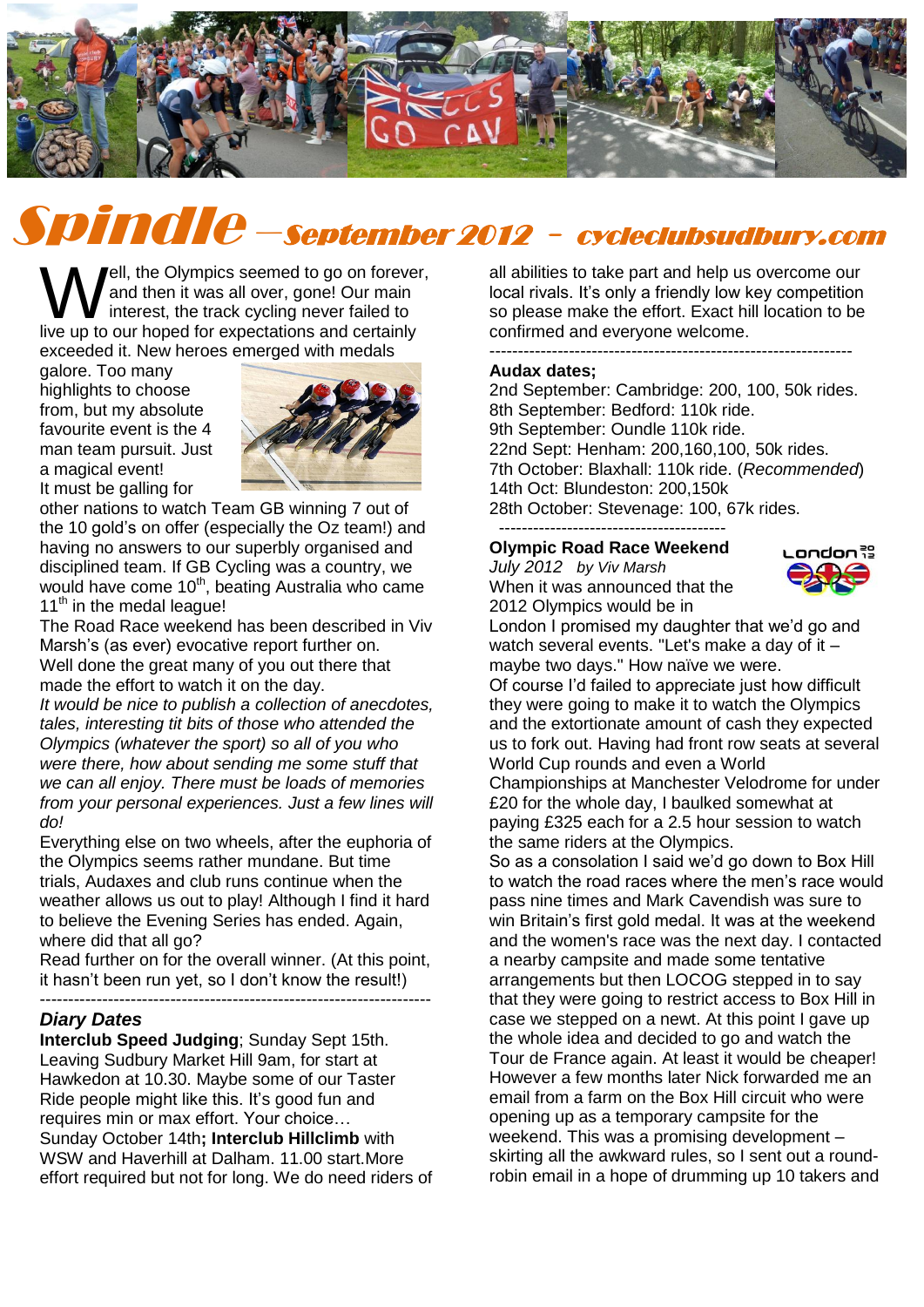earning ourselves a 20% discount on the camping. I was overwhelmed by the response. A few days later I sent off our booking for 34 places! Many CCS members but also other friends and colleagues had shown great interest.

Catching wind of people possibly enjoying an Olympic event for free, LOCOG quickly stepped in to announce that they were going to ticket access to Box Hill. However after checking with Barny the farmer we carried on undeterred without tickets. In the fullness of time we turned up at the farm along with 700 others who had had the same idea. The farm had done a great job of providing the essentials including an on-site bar and a 12-foot TV screen in a barn where they would show all the races as well as the opening ceremony on the Friday night. Dave Fenn was waiting for us and eager to ride the route so we pitched up our tents and went on a reconnaissance ride before returning to the farm to meet the rest of our rather large party. We had a great night watching the opening ceremonies (which was something I hadn't done before) and proceeded to drink rather too much beer (which was something I had). Saturday morning began with a huge round of cooking breakfast for the masses then we set off to choose a spot on the side of the road for the day. Not far from the farm entrance was a local cricket club who had thoughtfully erected a huge outdoor TV screen on the pitch at the side of the road. There were also toilet facilities, as well as catering vans nearby so it didn't take us too long to choose our spot near Headley village just after the climb of Box Hill. The race – well I guess you all know that story. As the temperature rose, we celebrated each passing lap with much cheering and frivolity. Despite the reckless dispensing of clothing there was always a large splash of orange CCS jerseys in a rowdy group on the roadside. A 250km race: we were confident that Team GB and Cavendish would –



eventually – do the business. After the last lap of Box Hill we decided to stay on the roadside to watch the Mall finish on the big TV where the atmosphere was

sure to be at fever pitch. But, as you must all be aware, today was not to be their day. As the race approached its climax an eerie silence descended upon the huge crowd – and the winner is…

Vinokourov! The racing fans among us spent the next hour explaining who Vino was and why Cavendish didn't win.

However we'd had a great day and returned to the farm afterwards with mixed feelings and much discussion about what went wrong and who we could blame. We then had a very pleasant time

sitting in the evening sun and eating and drinking rather too much – again.

The next day the weather had taken a turn for the worse. After another mammoth breakfast operation we got the tents down before the heavens opened thoroughly soaking anyone not quite ready for it (Stewart and Ashton). But although the sun refused to shine, Lizzie Armitstead shone brilliantly instead. We went to watch the women's two laps of Box Hill. then returned to the farm and squeezed into the packed barn to catch the end. Lizzie was simply awesome and we ended a magic weekend with plenty of raucous cheering, yelling, and wracked nerves.

*Those involved:*

*Stewart Kirk, Darren Rule, Adam and Jack Chamberlin, Ed* 

*Nevard and Carol, Nick Reed, Rob Sidgwick, Steve Barnes, Peter Gibson, Colin Hill and Rowena, Martin North, Ashton* 

*Dyson, Trevor* 



*and Linda Pillet, Dave and Serena Law Graham White, Kirsty White, Mark Seaman, Dave Fenn & Viv, Sarah and Jacky Marsh.* (I believe a few others may have turned up on the day as well.) Also we had a few Colchester Rovers and several friends, neighbours and work colleagues – many of whom have now developed a real interest and understanding in the sport of cycle road racing and we even had a few converts to the much maligned pleasures of camping!

So that was the London Olympics. Two great days, one massive disappointment and one stunning silver medal. But it so wasn't. I was forgetting – this is no longer the old Great Britain of my youth. Over 65 medals later Team GB exceeded all expectations and even surpassed Beijing's brilliant

gold medal count in '08. World records fell and personal achievements were exceeded. I've never really watched the Olympics before but I must say it's been excellent. I'm looking forward to watching Laura Trott's career blossoming to fill the big hole Vicky Pendleton is going to leave. Well done to everyone and to Cav… next time!

Thanks to everyone for helping make it a fantastic weekend. Rio anyone? *Viv Marsh*

------------------------------------------------------------------

## **Back in time - Chapter Five.**

#### *By Brian Webber*

You may have noticed recently that we seem to have a problem getting anyone to do the pushing off on the Thursday evening Time Trials, which brought back memories of 1982 when we appeared to have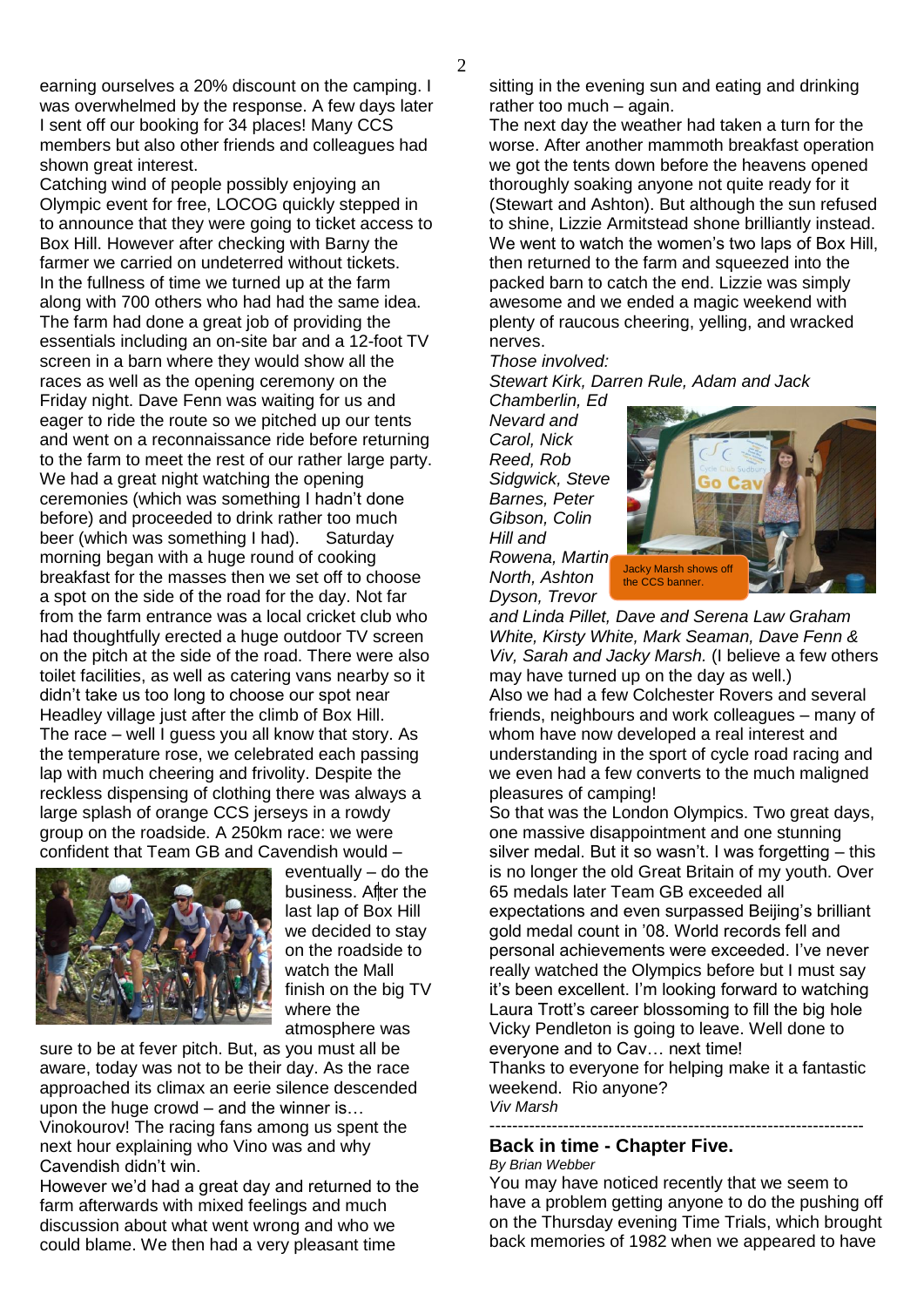the same problem, it was Thursday 13th. May 1982 and the CCS evening 10s, were on the B10/12 course, which started at Wyevale's garden centre on the Newton road this went out to Assington High road, where you done a dead turn in the road then came back to finish near the start. The late Brian Nixon was the Timekeeper, and Pat (my wife) was there to collect the 10p fee from the riders, even in those days we had some who complain about paying 10p. (One of them is still in the club!) There were 14 of us who had signed on to ride but there was no one to push off, as I was number 14, I said I would push off the other 13 riders then get Pat to hold me (please note I was only a lightweight in those days) well I pushed off the 13 riders then quickly clambered onto my bike, with Pat hanging onto me for grim life, Brian Nixon did say " Pat you are supposed to hold the bike not the rider" with that it was 10 then 5-4-3-2-1 go, if memory serves me right I seem to recall dragging Pat 5 yards up the road before she let go!. The event was won by a young Gary Davies from Haverhill Wheelers his time was 23-03, and my time was 30-13 well I had pushed 13riders off and dragged the wife 5yards up the road, talk about a double handicap! A word of warning to those of you who think that you will get a repeat performance thirty years on and get a female to hold you up at the start, I have it on good authority that it is not going to happen, which means that if we do not have anyone to do the pushing off, then all riders will have to start with one foot on the ground! *To be continued.*

**A**nd with the Thursday evening TT coming to a close I would like to thank this opportunity to thank everyone who helped, particularly Linda & Alison. I know we will miss their shouting encouragement to

every rider as they came into view, I remember one night there were shouts of "Its Brian Mann, come on Brian, come on Brian, keep on going", the rider came past the finish, and no it was not Brian but one



of our young female riders!, I do not wish to upset the young lady so I will not say who it was, on the other hand Brian Mann will no doubt be quite pleased with the case of mistaken identity. Thanks to all the riders who took part and congratulations to those of you who won awards, and to those of you that did not, there is always next year, and bear this in mind…..a few years ago I was told to take part in an event is an achievement; to finish the event is an achievement; to win the event is an achievement. My reply was if I were to win the event it would not be an achievement it would be a ruddy miracle! *Best wishes in cycling. Brian Webber*

**I** had this report of a TT ride recently from Simon Daw which nearly reduced me to tears. If other time triallers think they have had problems on course during a time trial, read Simon's tales of woe and think yourselves lucky……………………………

**Colchester Rovers Open 47 mile Time Trial**

*'Very frustrating ride today - one of my best of recent years, probably the best, but HEAPS of time lost due to multiple delays, including some big ones (as in foot-down jobs):*

*"11th place; time 1:55:49 to Steve Dennis 1:44:\*\* Very, very frustrating ride! This has to have been one of my best rides of the past few years, and yet it's only the second time I haven't made the top ten this year. The reason? I had a catalogue of delays: old lady of pedestrian crossing in Totham, with car in between; car then pulled in without indication immediately after the crossing; slight delay due to traffic from right at Heybridge; tractor (plus associated queue) behind rider I was catching for 14 minutes in D'arcy; pedestrian / traffic outside newsagent in Birch on second lap; bus which had overtaken me on double whites just before Tiptree, stopped at bus stop in the village; car behind it; queue of three cars at Heybridge; horse with car behind it in D'arcy (so I was slowed there on BOTH laps!). I don't know how much I lost in total, but well over a minute, I reckon. And that would have made a very significant difference - I was 14 seconds out of the prizes today.*

*However, this was still a good time, even with those delays - I was 1:56 faster than my previous best on this course and that on quite a windy day. My HR average is lower, which surprised me - I consciously pushed a bit harder early on. I was also able to lift the pace effectively towards the end.'*

**A**nd to redress the balance, Simon sent me details this week of a success, in which he and Jonathan Weatherly took part in.

*'Today, Jonathan and I rode the final 2-up in the Victoria CC series on the E1. We won again, but also did our fastest time (22:57; it's a very long course, and we went through ten miles in 22:26) on what was a much harder day than the last event, with other riders' times looking slower than any of the previous events, I think. We won by well over a minute, despite the field being better than most of the other events in the series. We were only 30 seconds slower than the Chelmer 3-up team (Stapleton, Field and Evans), although in fairness Antony and Erron rode the "12" last Sunday, so they're probably not at their best! We were also two seconds faster than Ken Platts riding solo, so our ride looked pretty good. Jonathan is going like a train at the moment!'*

Well done to both of them on winning the series!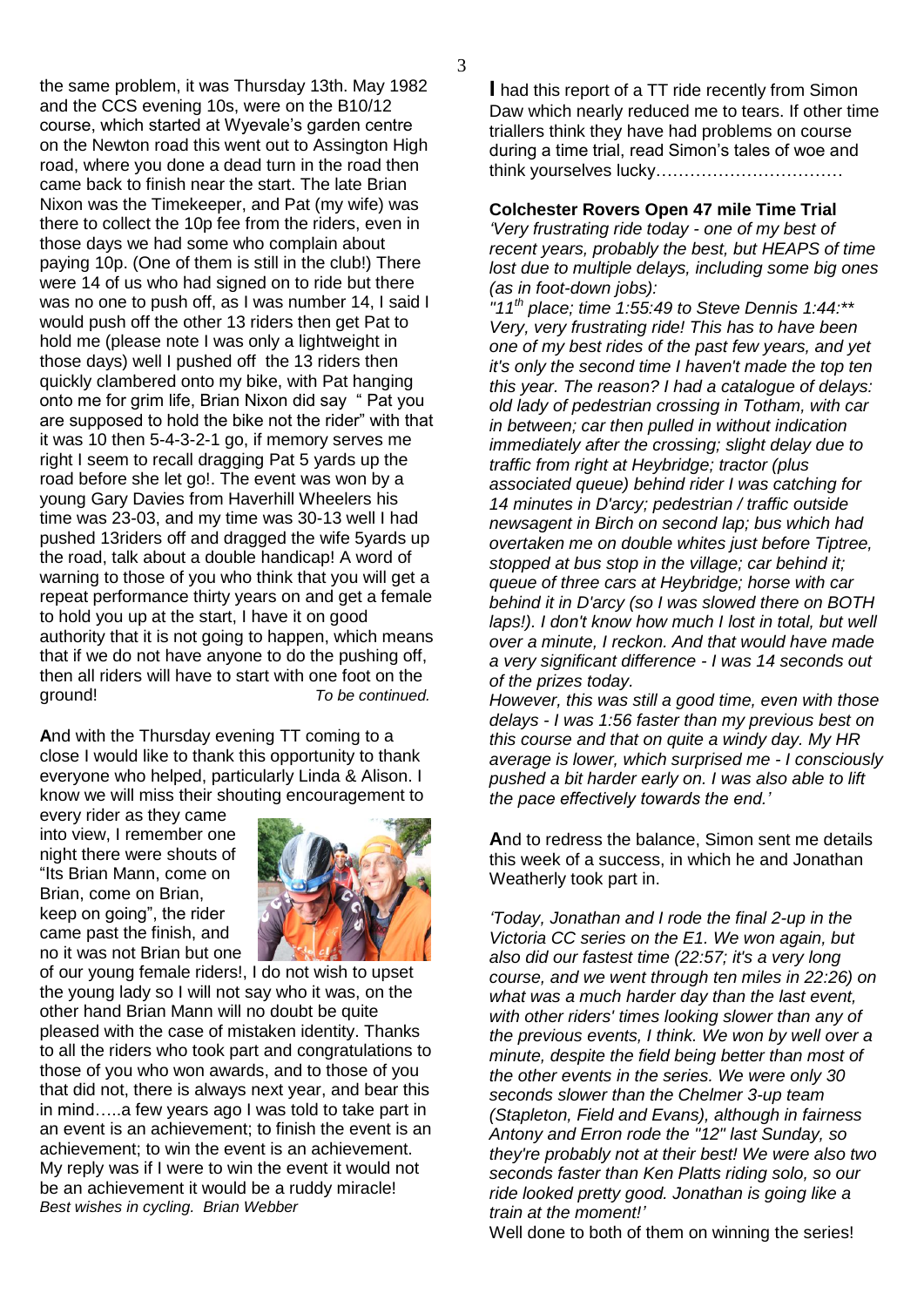### **Alternative Fen View** *By Brian Mann*

Being a fan of Denis of Grunty Fen, alter ego of country singer Pete Sayers whose broadcasts on Radio Cambridge I enjoyed a few years ago I was keen to take part in our Wednesday ride starting from Anglesea Abbey. The route had been surveyed for us by the Lord Oakshott aided and abetted by the Devil Old Nick Reed and we were assured the going would be flat but on poor

surfaces at times. Taking part on the day were The Lord Oakshott, David Miller Mac, David Fenn on his somewhat blingy



mountain bike, Peter Whiteley on his Airnimal, recent newcomer Bob Boocock and myself. My wife Jenny kindly served tea and cakes for us at the start and finish, spending the day in our motor home while we enjoyed the fens.

At 10 am off we went, left out of the gate, first left and within a mile we had left civilisation behind and were whizzing slowly along fen droves getting deeper into the land known only by eel catchers, poachers and fen men like Denis.

This was a completely hill free forty mile ride, hard to describe, especially the remoteness of the paths through fields of black fenland soil, paths I tried to trace on an Ordnance Survey map and which according to O/S did not seem to exist! At various places we came across gates and slim cattle grids just wide enough for one bike at a time to pass, horse riders would have to dismount, use the gate then remount using large cast concrete blocks which were sited before and after each gate and looked like the medal winners rostrum for the Olympics. Whoever got the contract for supplying the concrete was on a winner as each block looked like it took a lorry load of concrete, the puzzle being how to deliver it to such remote sites.

At Adventurers Fen we came upon the aptly named Cock Up bridge which seemed unnecessarily high with steep steps and metal channels provided to wheel bikes up and down but the steepness of the steps meant we had to resort to carrying the bikes up.

When we got to Wicken with its National Trust education centre and café we paused, looked longingly at the café while the Lord, enquiring if any of us were thirsty, informed us that service was likely to be slow and pricey at which our thirsts disappeared and we pedaled on towards Ely! Soon we arrived at Padney with its agricultural workers hostel with not one English registered car in the car

park. After Barway we joined the Fen river way on the bank of the river Cam and got our best views of the Ship of the Fens, Ely Cathedral. In Ely the Lord had the route to a café sorted out and we were able to sit outside in the sunshine and enjoy our bacon baguettes.

Leaving Ely we passed Oliver Cromwell's house, took the cycle path beside the busy A142 to Wichford then along the road to Wilburton where we turned left along Grunty Fen road but try as I might I could not spot Denis's home, a converted L.N.E.R railway carriage, nor his hen coop car, not even his shed made entirely of doors (security reasons, to fool the burglars!).

Cottenham, Landbeach and Waterbeach were passed, then on a bend on the now busy road outside Waterbeach we found sanctuary on the towpath beside the river Cam which took us under the A14 and into Cambridge where we crossed the river, doubled back to Fen Ditton, ran eastwards parallel with the A14, went under it in a small tunnel, emerged near Stow Cum Quy and found ourselves just a mile from our start point.

In all a very enjoyable day, no hills, no rain, tea and cakes at the beginning and end, what more could a cyclist wish for? Thanks, John Nick and Jenny.

## **Lincoln GP Sportive – May 2012**

*By Nick Webber* Sometimes it's funny how long preconceptions can prevail even when the



evidence against those preconceptions is very strong. So it was with the Lincoln Grand Prix sportive I rode back in May this year. You see, the thing is that I was convinced Lincolnshire was flat. After all it is part of the Fenlands; a 'prairieland' arable region, much like the lowlands of northern Holland and Belgium. Isn't it.

You see, I had expected to ride about a hundred miles of relatively straightforward roads – albeit, probably with the interference of strong winds – before the exciting sprint up to the steep, cobblestoned climb to Lincoln cathedral. And so it was, despite being faced with a couple of long, sharp climbs about 15 miles into the ride, I was convinced this was an aberration and that the flat roads would lie ahead. They didn't !It was not until I was about 40 miles into the ride (and several 10% climbs later) that a local Lincolnshire rider gleefully appraised me of the fact that we were in the Lincolnshire Wolds – and they are very much rolling countryside !It was a revelation in many ways. In my first ever visit to this corner of England I was made aware of its beauty and its quiet, scenic roads. As the route of the event took us east towards the coast of Skegness the views on this rare sunny morning in May were breath-taking. Were it not for my competitive need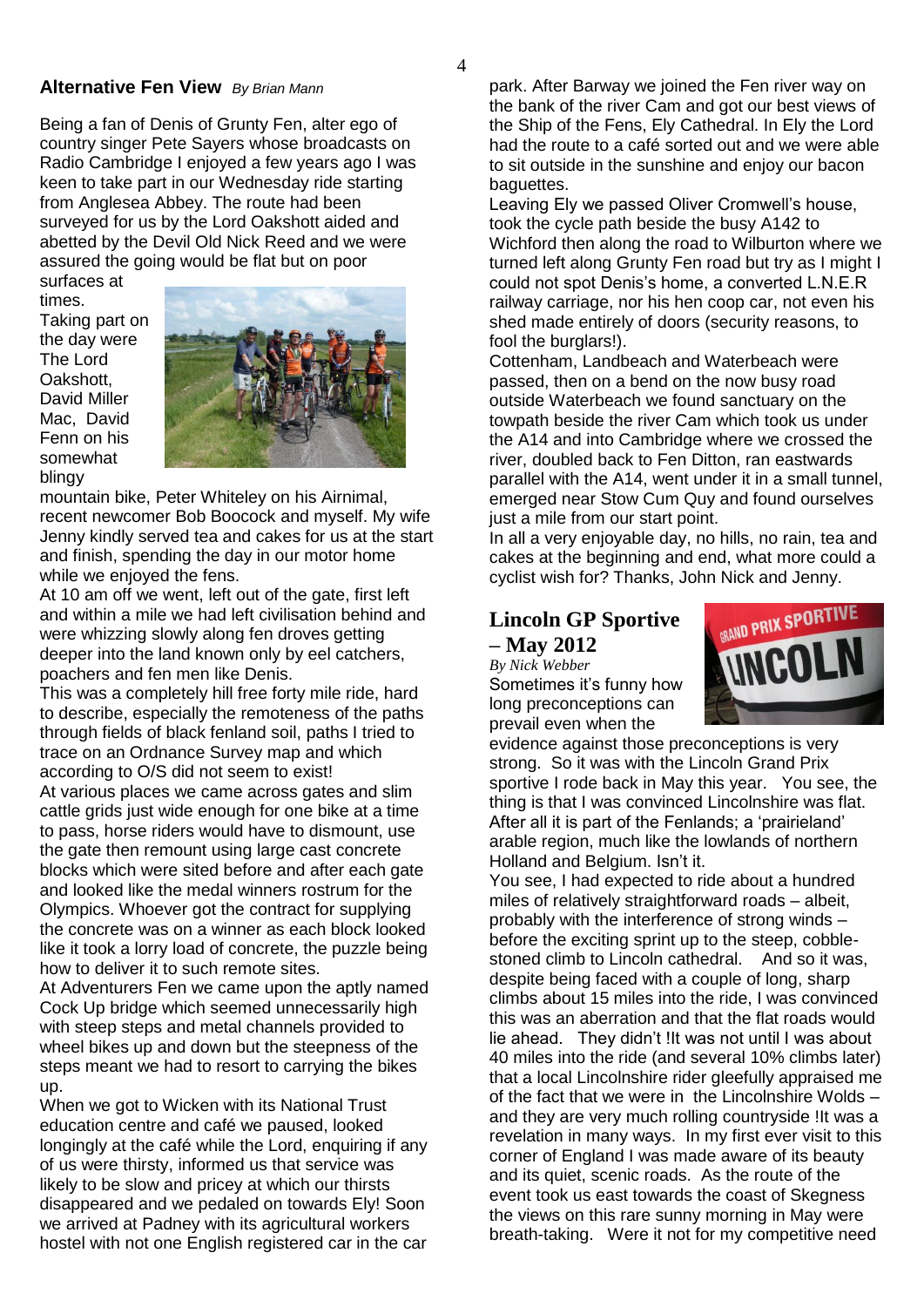to ride faster than my peers I would have stopped a few times just to stare at the wide open spaces and the panoramic views from a number of the high points we gained. There is of course a beautiful, dark pleasure in pushing one's body very hard to see how much it can cope with, to find out how far we can go beyond our mind's strong suggestion to ease back and to release the muscular ache of physical effort. I had made the long drive up to Lincolnshire in order to ride fast over 100 miles and so I would. It's always a pleasure to be able to ride with groups of like-minded riders in events like this, both for the company and for the opportunity to share the effort of the journey. What is not so easy is to find a bunch of people who are willing, experienced or able to ride at a mutually-agreeable pace. I had moved up from bunch to bunch in the first couple of hours but was currently with a group of about 10 riders who had latched onto my wheel, none of whom wanted to assist with the pace making. It was only when we picked up a powerfullooking lone rider from Derby CC that I found someone agreeable to work with. On the next climb we hit the gas to leave the rest behind and shared the next hour or so at an enjoyably high but hard pace. It wasn't so fast that we didn't have the opportunity to chat from time to time but most of our breath was saved for our legs. With about 25 miles to go I was going through a bad patch as the hilly route had taken much more out of me than I had expected but I knew the final feed stop was imminent so I was able to struggle on by taking

much shorter turns on the front (sneaky maybe, but necessary). As we set off again two other riders joined us: one gnarled, tanned old bloke who promised not to attack us on the last climb if we allowed him to stay on our wheels and one thin, wiry bloke who clearly would fly up any hill he wanted. We motored along into the final hour, three of us happily sharing the pace with one passenger gratefully on



the back. And then disaster…..My front tyre went bang. Saying farewell to my companions I was quickly off the bike and had my inner tube replaced and pumped up within about 5 minutes. The adrenaline was still pulsing through my system so I covered the final few miles into the city quickly, picking up a few other riders on the way. The organisation of the event was excellent and, despite not having closed roads, there was a more than

adequate number of marshals to guide us through the outskirts of the lovely city of Lincoln towards its centre. Their competence led to most drivers freely giving way to allow us to pass quickly to the climax of the race – the cobbled climb of Michaelgate. Although technically open to shoppers, etc. the long climb had been lined with supporters, family and friends and we could hear their cheers before we got to the base of the climb. One of the riders I had picked up on the run-in was a local and when I saw him flick his chain onto the inner ring I knew we were there. Even then the climb still took me by surprise. The level tarmac road ended as we were marshalled left around a sharp, 90-degree bend to be confronted with a wall of cobbles. I just had time to drop into my bottom gear before the ascent slowed me to walking pace. With so many people around it was impossible to ride in the smoother gutters; the only way up was bumpy, jarring and uneven. It no longer mattered whether I was faster than those around me (I wasn't) but it was just an effort to keep riding forward and upwards, avoiding the embarrassment of having to put foot to ground. The climb twists and turns as it winds its way up to the market square at the top but it was hard to find a good line. While I had the power to grind my low gear up the slope I found I was pulling my front wheel off the ground so most of the effort was out of the saddle, bouncing the back wheel over the bumps and being very grateful that the roads were dry. One last big effort. Spinning my legs as the gradient eased I rode under the finish banner to complete the day's ride and can happily attest that Lincolnshire ain't flat. !

-------------------------------------------------------------------

**Fired up and inspired** by Bradley Wiggins winning the Tour de France, and all those Olympic cycling medals?

This Sunday, 2nd September, Cycle Club Sudbury is holding a special 'Taster Ride' session, for those who might like to consider joining the Club - no obligation! All riders are welcome - why not bring your friends and relations?

The ride will be no more than 10-12 miles, to give you a go at riding in a group, and so that you can find out about other Club activities.

A quick bike maintenance check will be available before the ride, which will start from Market Hill, Sudbury, outside St Peter's Church, at 9am, probable finish time no later than 11am.

The Club looks forward to seeing you then, if you can make it. If that date and time are not convenient for you, get in touch to arrange an alternative. If you think you would like come, it would be helpful if you could let the Club know by e-mailing; robin@cycleclubsudbury.com. You're also welcome to just turn up on the day*. Robin*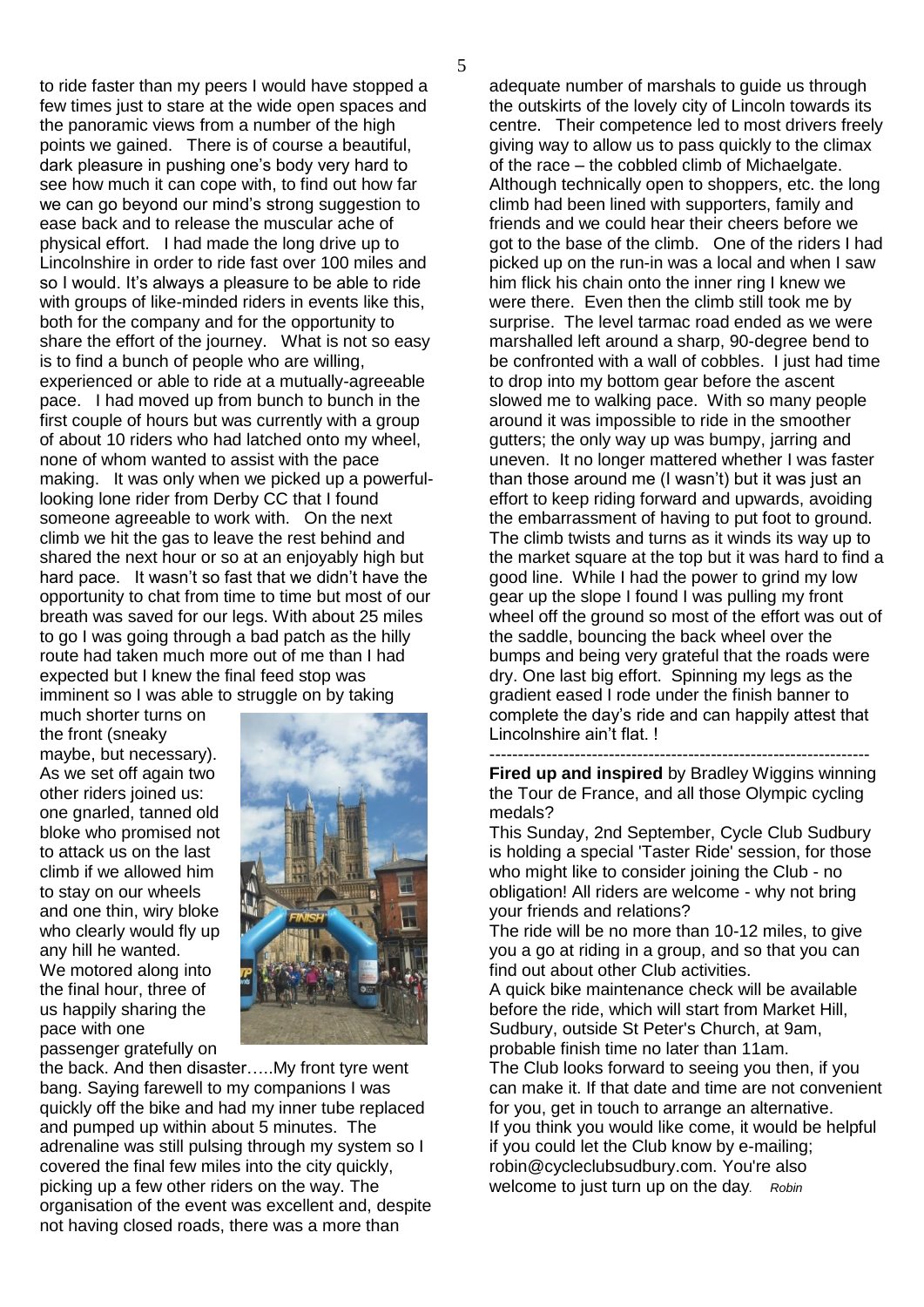**The Thursday Evening Time Trial Series** has finally come to the end with some newish names in the top spots. Pride of place and overall winner is Darren Rule with a massive 996 points.  $2^{nd}$  place went to newcomer, young Charlie Pratt with an impressive 880 points, which shows how well he improved over the season. Jonathan Weatherly continues his meteoric rise in time trialing with 3<sup>rd</sup> place with 855 points and also secured his first outright win last night by 1 sec over James. A mention also to  $4<sup>th</sup>$  place Kirsty White who was also the  $1<sup>st</sup>$  lady after her first 'proper' season, with 843 points. Honourable mentions also to Charlie's dad Darren in  $5<sup>th</sup>$  place with 828 points which will probably ensure plenty of ribbing in the Pratt household! David Crisp secured  $6<sup>th</sup>$  spot also in his 1<sup>st</sup> proper season with 787 points. Others who have impressed over the season with their endeavours include Brian Mann, Jody Downs, Tom Littlewood, Alex Flynn, Simon Daw, Bob Bush, Lee Ford, Barbara & Terry Law, Louisa McKnight, Gary Buckles, Jules Mumford, Trev Pillet and John

Shotbolt. The list could be endless, such is the effort put

in by every rider. The nice aspect of Thursday Evening Series is that it's not about winning on the night, but pushing yourself to improve your previous best times. Mat Shotbolt and James Rush took most of the overall wins but



didn't figure in the final standings. This rightly encourages everyone else to push for improvement every week and gain the vital points in the table. It was another successful season, superbly run by Brian, Alison and Lyn + a lot of other behind the scene helpers, who ensure we always, have a race to compete in over the 20 weeks.

A last mention to the Series statistician John Steed who somehow works out the points for us all and to Robin Weaver for getting the results onto the website, usually before most of us get home! I'm sure I've missed lots of you out but thanks to you all for a good season. *Rog*

| CCS - Thursday Evening Points Series - 2012 - Week 20 |                                          |                                        |                                     |                                |                                      |                             |                          |                               |                                                       |                                     |                               |
|-------------------------------------------------------|------------------------------------------|----------------------------------------|-------------------------------------|--------------------------------|--------------------------------------|-----------------------------|--------------------------|-------------------------------|-------------------------------------------------------|-------------------------------------|-------------------------------|
| <b>Name</b>                                           | Lav 10<br>(Open 10<br>course)<br>Jun21st | Lav 10<br>(open10<br>course)<br>Jn28th | <b>B.E.</b><br>5 <sup>th</sup> July | Acton<br>12 <sup>th</sup> July | <b>H.H.</b><br>19 <sup>th</sup> July | <b>B.E.</b><br>$2^{nd}$ Aug | <b>H.H.</b><br>$9th$ Aug | Acton<br>16 <sup>th</sup> Aug | Lav 10<br>(Open 10<br>course)<br>$23^{\text{rd}}$ Aug | <b>B.E.</b><br>30 <sup>th</sup> Aug | <b>FINAL</b><br><b>POINTS</b> |
| *A.Anderson                                           |                                          |                                        |                                     |                                |                                      |                             |                          |                               |                                                       |                                     |                               |
| *R.Back                                               | 26.44                                    |                                        |                                     |                                |                                      |                             |                          |                               |                                                       |                                     |                               |
| <i><b>*R.Balaam</b></i>                               | 28.21                                    |                                        |                                     |                                |                                      |                             |                          |                               |                                                       |                                     |                               |
| *J.Baker                                              |                                          |                                        |                                     |                                |                                      |                             |                          |                               |                                                       |                                     |                               |
| *K.Baker                                              |                                          |                                        |                                     | 24.09                          |                                      |                             |                          |                               |                                                       |                                     |                               |
| *M.Borg                                               |                                          | 29.00                                  | 23.00                               |                                |                                      | 22.43                       |                          | 23.33                         | 28.17                                                 |                                     | 354                           |
| G.Buckles                                             | 28.44                                    | 28.43                                  |                                     | 23.40                          |                                      | 23.14                       | 39.42                    | 23.07                         | 28.30                                                 | 22.36                               | 401                           |
| R.Bush                                                | 37.29                                    | 36.22                                  | 29.00                               | 30.02                          | 48.48                                |                             | 48.49                    |                               |                                                       | 28.09                               | 626                           |
| *S.Carson                                             |                                          | 26.26                                  |                                     |                                | 37.12                                |                             |                          |                               |                                                       |                                     | 161                           |
| *R.Cary                                               |                                          |                                        |                                     |                                |                                      |                             | 35.46                    |                               |                                                       |                                     |                               |
| *S.Cary                                               |                                          |                                        |                                     |                                |                                      |                             | 48.54                    |                               |                                                       |                                     |                               |
| *D.Cole                                               |                                          | 24.55                                  |                                     |                                |                                      |                             |                          |                               |                                                       |                                     |                               |
| *C.Cowen                                              |                                          |                                        |                                     |                                |                                      |                             |                          |                               |                                                       |                                     | 10                            |
| D.Crisp                                               | 26.56                                    | 26.42                                  |                                     | 21.50                          |                                      | 20.52                       | 35.23                    | 21.11                         | 25.18                                                 |                                     | 787                           |
| J.Davies                                              |                                          |                                        |                                     | 23.03                          |                                      |                             |                          |                               |                                                       |                                     | 99                            |
| R.Davies                                              | 23.39                                    | 24.08                                  | 19.20                               | 20.27                          |                                      |                             | 34.03                    | 20.04                         | 23.58                                                 |                                     | 279                           |
| S.Daw                                                 | 23.17                                    | 23.24                                  |                                     | $=19.16$                       |                                      | 18.44                       | 31.51                    |                               | 23.18                                                 |                                     | 359                           |
| D.Day                                                 | 24.17                                    |                                        | 19.17                               |                                | 33.14                                | 19.21                       | 32.52                    | 19.50                         |                                                       |                                     | 251                           |
| *P.Dewberry                                           |                                          |                                        |                                     |                                |                                      |                             |                          |                               |                                                       |                                     |                               |
| J.Downs                                               |                                          | 27.40                                  |                                     | 22.51                          |                                      | 21.32                       | <b>DNF</b>               | 21.30                         | 26.30                                                 | 21.23                               | 665                           |
| A.Dyson                                               |                                          |                                        |                                     |                                |                                      | 24.28                       |                          |                               |                                                       | 24.57                               | 40                            |
| *J.Eccles                                             |                                          |                                        |                                     |                                |                                      |                             | 36.20                    | 22.26                         | 25.39                                                 |                                     |                               |
| *A.Elderfield                                         |                                          |                                        |                                     |                                |                                      | 20.21                       | 34.34                    |                               |                                                       |                                     |                               |
| *R.Farrow                                             | 24.55                                    |                                        |                                     |                                |                                      |                             |                          |                               |                                                       |                                     |                               |
| A.Flynn                                               |                                          | 25.48                                  |                                     | 21.32                          |                                      | 20.39                       |                          |                               |                                                       |                                     | 134                           |
| L.Ford                                                |                                          | 26.49                                  | 21.01                               | 22.04                          | 36.44                                | 21.06                       |                          |                               | 26.26                                                 |                                     | 390                           |
| *S.Fox                                                | 28.17                                    |                                        |                                     |                                |                                      |                             |                          |                               |                                                       |                                     |                               |
| *D.Fuller                                             |                                          |                                        |                                     |                                |                                      |                             |                          |                               |                                                       |                                     |                               |
| *M.Gale                                               | 27.11                                    |                                        |                                     |                                |                                      |                             |                          |                               |                                                       |                                     |                               |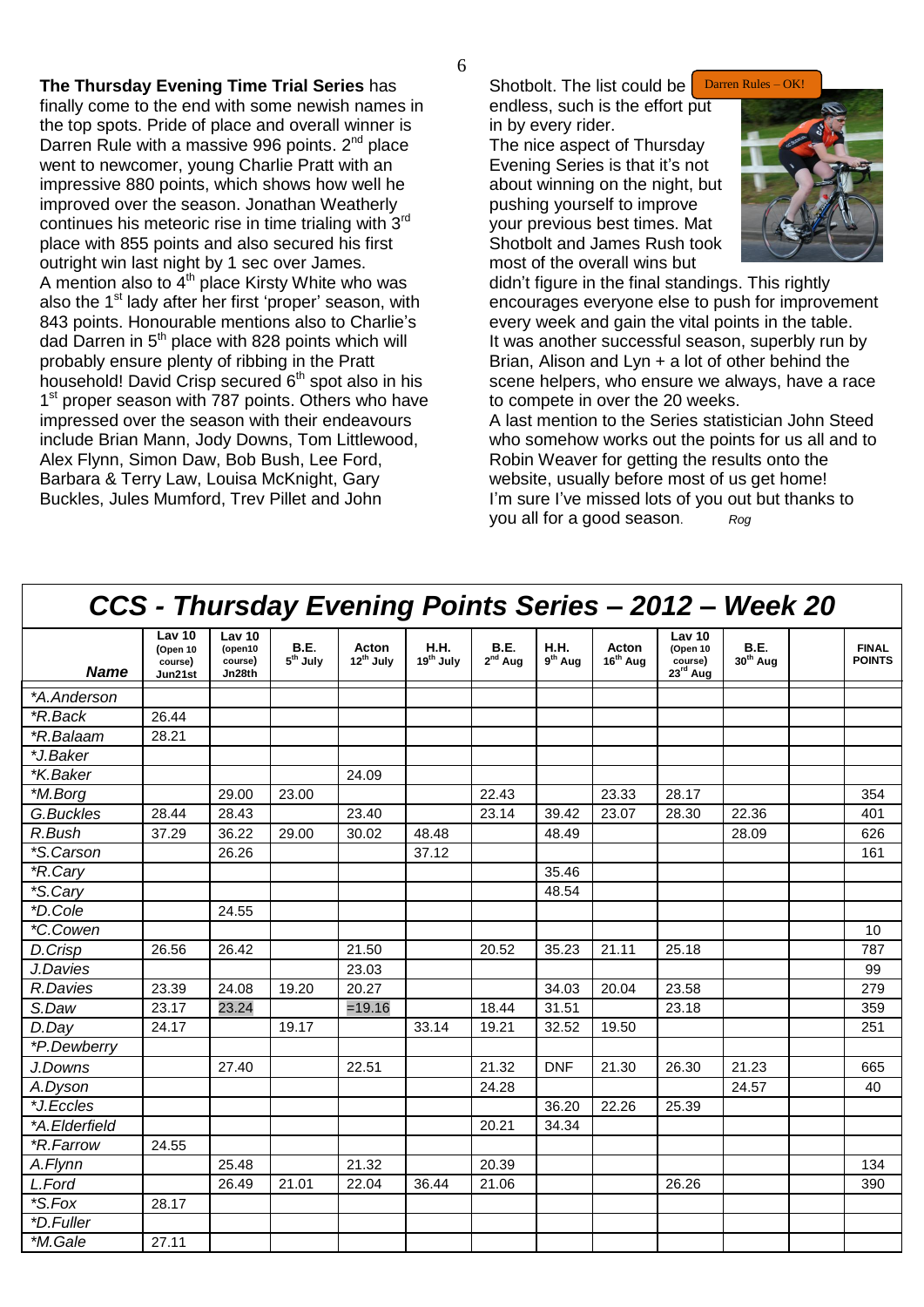|                         |       |       |       |          | 7        |       |       |       |                |       |                          |
|-------------------------|-------|-------|-------|----------|----------|-------|-------|-------|----------------|-------|--------------------------|
| S.Guyon                 |       |       |       |          |          | 24.35 |       |       |                |       | 10                       |
| *V.Haines               |       |       |       |          |          | 22.15 |       |       |                |       |                          |
| *C.Harley               | 26.23 |       |       |          |          |       |       |       |                |       |                          |
| R.Harman                |       | 25.48 | 19.49 | 20.42    | 34.08    | 19.40 | 33.22 |       | 24.25          |       | 248                      |
| C.Harris                | 30.19 | 30.48 |       |          |          |       |       | 24.18 | 29.25          |       | 282                      |
| C.Hill                  |       | 28.27 |       |          |          |       |       |       |                |       | 10                       |
| *C.Hinnit               | 29.26 |       |       |          |          |       |       |       |                |       |                          |
| G.Hoppit                |       | 26.11 |       | 22.15    |          |       | 36.31 | 21.45 | 25.58          |       | 242                      |
| *D.Howes                | 29.50 |       |       |          |          |       |       |       |                |       |                          |
| J.Howe                  | 27.26 |       | 22.08 |          | 38.34    | 21.59 | 37.31 | 21.59 |                | 22.07 | 415                      |
| *D.Jarvis               |       |       |       |          |          |       |       |       |                |       |                          |
| *P.Jarvis               |       |       |       |          |          |       |       |       |                |       |                          |
| *A.Kennedy              |       |       |       | 19.56    |          | 19.04 |       |       |                | 19.24 |                          |
| <b>B.Law</b>            |       | 32.25 | 25.53 | 27.09    | DNF Punc |       |       | 26.22 | 32.33          |       | 238                      |
| T.Law                   | 32.06 |       |       |          |          |       |       | 25.23 | 30.44          |       |                          |
|                         |       | 32.12 |       |          |          |       |       |       | 30.35          |       | 258                      |
| D.Leeder                |       |       |       |          |          |       |       | 26.07 |                |       | 73                       |
| *M.Lloyd                |       |       |       |          |          |       |       |       |                |       |                          |
| T.Littlewood            | 28.29 |       | 25.28 |          |          | 21.52 |       | 22.22 |                |       | 678                      |
| *S.Mackay               | 26.55 |       | 21.25 |          | 36.36    |       |       | 21.27 |                | 20.35 | 347                      |
| *A.Manley               |       |       |       |          |          |       |       |       |                |       |                          |
| <b>B.Mann</b>           | 27.59 | 26.53 | 21.35 | 22.12    | 37.30    | 21.56 | 36.58 | 22.07 |                | 22.47 | 767                      |
| L.McKnight              | 33.27 | 32.55 | 26.10 | 28.01    | 46.57    |       | 45.58 |       | 32.42          |       | 358                      |
| *G.Moore                |       |       |       |          |          |       |       |       |                |       |                          |
| *T.Moore                |       | 33.13 | 26.49 | 27.12    | 45.11    |       |       |       |                | 27.31 | 398                      |
| *G.Morris               |       |       | 20.34 |          |          |       |       | 20.58 | 26.07          | 20.27 |                          |
| J.Mumford               | 27.30 | 27.46 | 21.51 | 23.03    | 38.20    |       |       | 22.34 |                |       | 496                      |
| *I.Pestell              |       |       |       |          | 37.55    |       |       |       |                |       |                          |
| *P.Newell               |       |       |       |          |          |       |       |       |                |       |                          |
| *P.Partner              |       |       |       |          |          |       |       |       |                |       |                          |
| *D.Peck                 |       |       |       |          |          |       |       |       |                |       |                          |
| <b>T.Pillet</b>         |       | 26.25 | 20.48 | 22.40    | 37.20    | 21.27 | 35.56 | 21.25 | 26.06          | 25.20 | 528                      |
| D.Potts                 | 42.12 |       |       |          |          |       |       |       |                |       |                          |
| C.Pratt                 | 29.27 | 29.26 |       |          | 41.04    | 23.21 | 37.33 | 22.00 | 26.41          |       | 880                      |
| D.Pratt                 |       | 25.15 | 19.44 |          | 34.14    | 19.34 |       | 20.31 | 25.05          |       | 828                      |
| *J.Reed                 |       |       |       |          |          |       |       |       |                |       |                          |
| *C.Rowe                 |       |       | 22.39 | 23.46    |          |       | 37.42 | 22.25 |                | 21.28 |                          |
| D.Rule                  | 25.28 |       |       |          | 35.47    | 20.09 |       | 21.15 | 25.25          |       | 1 <sup>si</sup> -<br>996 |
| J.Rush                  | 24.13 | 23.43 |       |          | DNF punc | 18.55 | 32.16 |       | 23.37          | 18.51 | 360                      |
| *P.Sexton               |       |       |       |          |          |       |       |       |                |       |                          |
| *M.Shinn                | 28.00 |       | 21.39 | 22.34    |          | 22.18 |       |       |                |       |                          |
| J.Shotbolt              | 32.11 | 31.17 | 25.14 | 25.58    | 44.32    | 25.00 |       | 25.12 | 30.35          | 24.25 | 584                      |
| M.Shotbolt              | 22.48 | 23.54 | 18.51 | $=19.16$ | 31.48    | 18.10 | 30.51 | 18.49 | 22.35          |       | 495                      |
| *V.Smith                | 26.51 |       |       |          |          |       |       |       |                |       |                          |
| J.Steed                 |       | 35.49 | 29.53 | 29.29    |          | 28.32 | 53.08 |       |                |       | 150                      |
| *D.Sturman              | 23.14 |       |       |          |          |       |       |       |                |       |                          |
| M.Trayner               | 32.28 |       |       |          |          |       |       | 26.11 |                | 27.38 | 30                       |
| *A.Trolove              | 23.44 |       |       |          |          |       |       |       |                |       |                          |
| N.Turner                |       |       |       |          |          |       |       | 24.03 | 28.06          |       | 20                       |
| J. Weatherley           |       | 24.01 | 19.18 | 19.51    |          |       |       | 18.59 |                | 18.50 | 855                      |
| *N.Webber               |       | 24.03 |       |          |          | 19.22 | 32.44 | 19.14 |                |       |                          |
| *D.West                 |       |       |       |          |          | 19.31 |       |       |                | 19.22 | 108                      |
| *M.Weston<br>*J.Wharton |       |       |       |          |          | 20.03 |       |       | 25.04<br>24.34 | 19.53 |                          |
| *C. White               |       |       |       |          |          |       |       |       |                |       |                          |
| K. White                |       |       |       | 29.42    | 48.27    |       | 45.36 | 25.29 | 29.58          | 25.35 | 843                      |
| *L. Wilkins             |       |       |       |          |          | 24.11 |       |       |                |       |                          |
| *D. Williams            |       |       |       |          |          |       |       |       |                |       |                          |
| *M.Wilson               |       |       |       |          |          |       |       |       | 24.27          |       |                          |
| *H.Wood                 | 27.52 |       |       |          |          |       |       |       |                |       |                          |
| *P. Wright<br>S. Wright | 24.34 |       |       |          |          |       |       |       | 23.58          |       | 118                      |
| *D.Young                | 27.15 |       |       |          |          |       |       |       |                |       |                          |
|                         |       |       |       |          |          |       |       |       |                |       |                          |